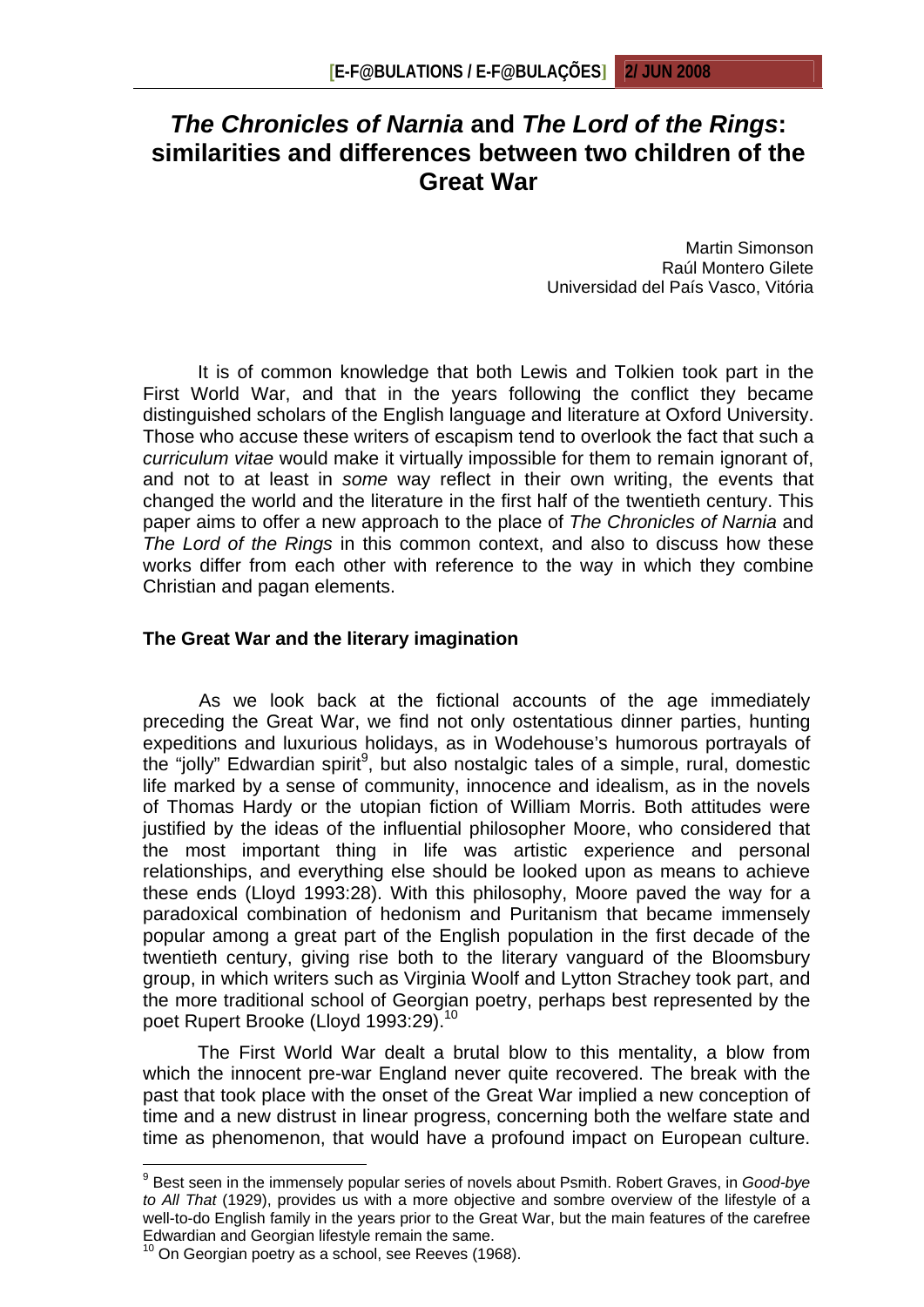During and after the war there seemed to have existed a generalized feeling that one cycle had concluded and another epoch was being initiated, the characteristics of which were still very unclear, even chaotic. The so-called war poets, among others Wilfred Owen, Siegfried Sassoon, and Edmund Blunden, recreated pastoral settings in their poetry, partly in order to palliate the destructive aesthetic effects of the battles on the landscape and on the poets' own imagination. That tendency would disappear after the war, when many modernists tried to delve deeper into contemporary reality, centring instead on the sordid and unpleasant aspects of the modern world.<sup>11</sup>

The particular conditions of the First World War, with its massive destruction and overwhelming scope, contributed to the general anxiety and generated a deep mistrust in modernity's capacity to find a stable progress. These doubts marked a great part of modernist literature, which often denies the possibility of finding something akin to happiness in the modern world. At the same time, the idea of being immersed in a process of destruction and renewal must have been inspiring to the literary imagination, offering, as it did, what looked like a fresh perspective – because of the complete break with the past it seemed possible, for the first time, to achieve a global vision of the cycle that was coming to an end,<sup>12</sup> and to put fragments taken from the chaotic birth of the new era next to images of the past in order to show the sundering effects on the collective imagination, or perhaps as a desperate attempt to connect the fragmented present with a more stable past. This, among other things, was what such renowned representatives of high modernism as James Joyce, Ezra Pound and T.S. Eliot tried to do in works like *Ulysses*, *The Cantos* and *The Waste Land*.

The common impulse in these works is perhaps best explained by Northrop Frye's famous theory of modes. Frye (1971:33-34) concludes that the Western literary tradition has been marked by five major tendencies: *myth*, in which the heroes are superior to men and to their environment (as, for example, the figure of Thor in Sturlusson's *Edda*); *romance*, where the protagonists are superior *in degree* to other men and their environment (some heroes of the homeric epics, such as Achilles); *high mimesis*, featuring heroes superior in degree to other men but not to their environment (like Roland of the *Chanson de Roland*); *low mimesis*, dealing with heroes that are neither superior to other men nor to their environment (Moll Flanders of Defoe's eponymous novel); and the *ironic* mode, whose protagonists are inferior to other men and to their environment (for instance Svejk, of Hasek's *The Good Soldier Svejk*).<sup>13</sup>

Frye (1971:42) considers that all modes may coincide to a greater or lesser extent in a single literary work, and that the mimetic modes (romance, high mimesis, and low mimesis) are examples of "displaced myth" that move progressively towards the opposite pole compared to mythic standards of verisimilitude, which is the starting point, until they commence to lean back towards myth in the ironic mode:

 $11$  Eksteins (1990:237) claims that modernism, "which in its prewar form was a culture of hope, a vision of synthesis, would turn to a culture of nightmare and denial [...] The Great War was the axis on which the modern world turned."<br><sup>12</sup> August 5:55

<sup>12</sup> Auerbach's study *Mímesis*, first published in 1944, is emblematic of this assumption, offering a survey of how the Western world has been portrayed in different literary traditions, from Homer up to the twentieth century. According to Kermode (1968:94), Auerbach was convinced that European civilization was on the verge of being replaced by another era, and that the historical moment taking place after the First World War offered a unique opportunity to achieve a global vision of the true character of Europe.

<sup>&</sup>lt;sup>13</sup> Our examples.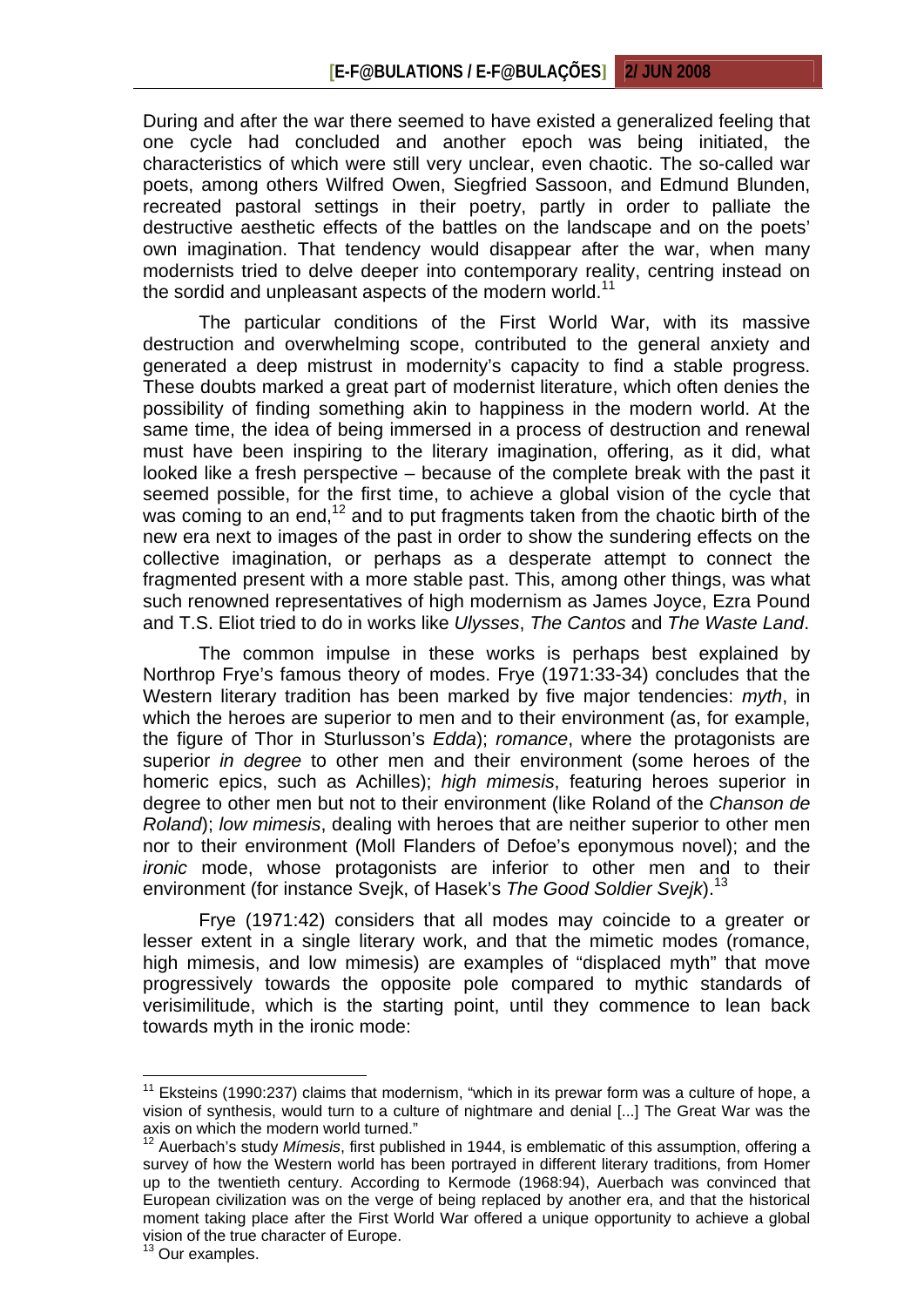Irony descends from the low mimetic: it begins in realism and dispassionate observation. But as it does so, it moves steadily towards myth, and dim outlines of sacrificial rituals and dying gods begin to reappear in it. Our five modes evidently go around in a circle. This reappearance of myth in the ironic is particularly clear in Kafka and in Joyce [...] However, ironic myth is frequent enough elsewhere, and many features of ironic literature are unintelligible without it.

This return to myth, Frye argues, alluding to Yeats's ideas about the conclusion of the Western cycle and to Joyce's vision of modernity as a frustrated apocalypse, is reinforced by cyclical theories of time, "the appearance of such theories being a typical phenomenon of the ironic mode." (Frye 1971:62) However, as we have mentioned already, it was not easy to discern a general direction of the new age. Critics such as Kermode (1968:98) and Eksteins (1990:256-259) believe that time after the Great War came to be regarded as a transitional phenomenon; that is, a new cycle had not begun, but Western civilization had rather reached some sort of unheroic limbo between cycles.

It is only natural that the frustration caused by such an awareness should yield a use of irony in literature to reflect the bitterness, but the reasons for another, more creative response, aiming at recovering what could still be saved of the past cycle, are not difficult to imagine either. The latter attitude is expressed in the poetry of T.S. Eliot, who, in Kermode's (1968:112) view, pretended to "reunite the history of all that interested him in order to have past and present conform [...] He saw his age as a long transition through which the elect must live, redeeming the time [...]."

In other words, the need to recover traditions from past ages becomes particularly peremptory in times of transition, and the tendency to incorporate significant fragments – see Pound's Luminous Detail – from those traditions in newly-written poetry may be a consequence of this. Because, as Ricoeur (1987:33-34) concludes when discussing modernist attitudes towards plotmaking, without the reference of accumulated tradition it would be impossible to see how the new style differed from the old, and therefore impossible to say that the novel is dead.

#### **Lewis, Tolkien, and Ironic Myth**

Like the modernists, both Tolkien and Lewis combine and reinvigorate the main Western narrative traditions – myth, epic, romance, and different stages of the novel, to use a more common terminology than Frye's – on a simultaneous level in their fiction. As a result of this insistent dialogue between different narrative traditions it is very difficult to attribute any given genre to *The Lord of the Rings* and *The Chronicles of Narnia*. To give just a few examples, in Tolkien's case the novel is used as the main narrative vehicle for the author's almost obsessive desire to situate the reader in space and time during most of the journeying. Lewis, though he is more vague about spatial and temporal relationships, employs the novel to incorporate other traditions – one example is the transition from the professor's wardrobe to Narnia, in which the children take on the role of interpreters of the new world for the reader and express surprise and incredulity much like a reader accustomed to novel-standards of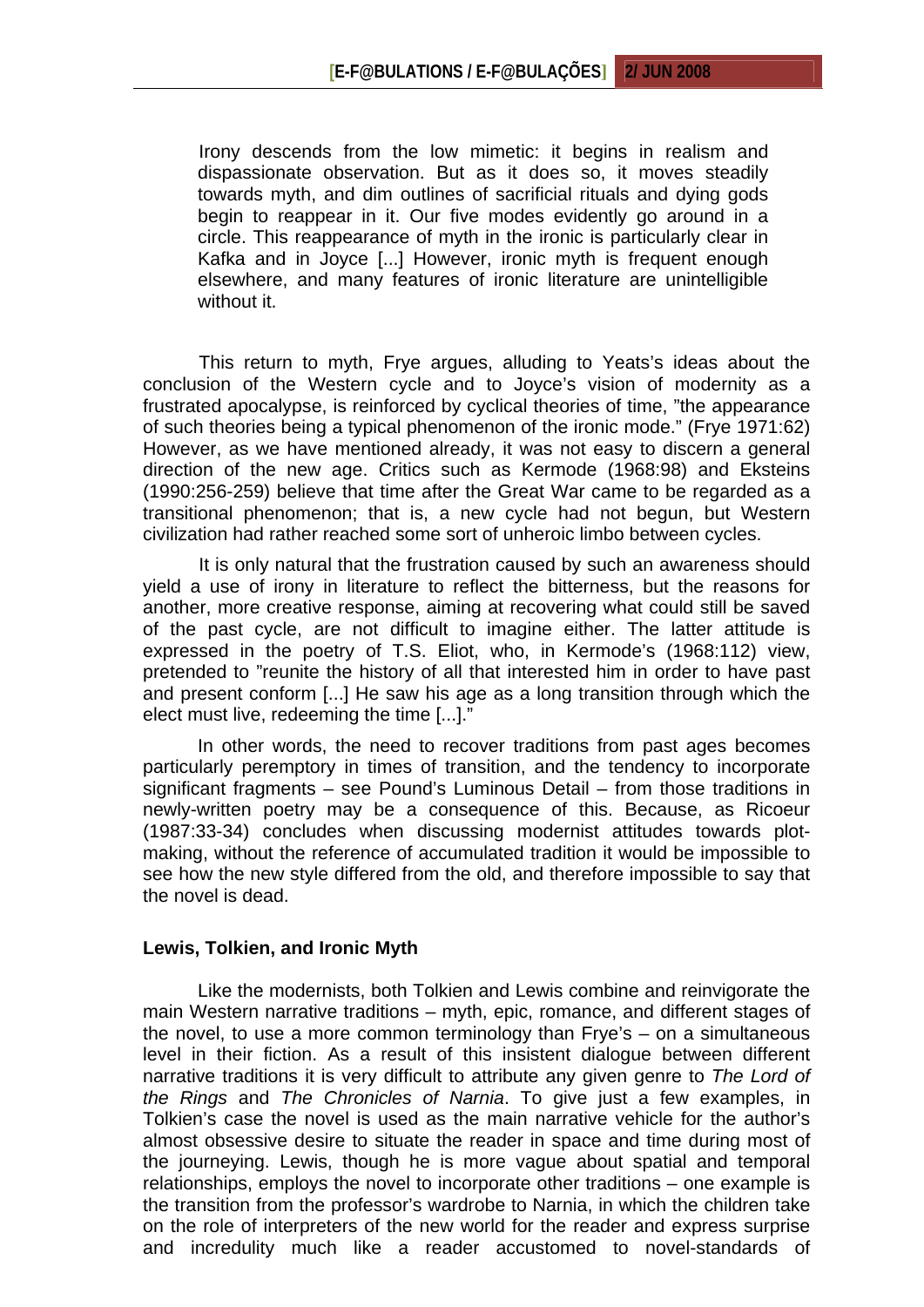verisimilitude<sup>14</sup> – which have previously dominated the narrative – would when confronted with fantastic events, settings and creatures. Apart from this, the novel genre is consistently used in both works for the particular distribution of information with dramatic intentions, making the reader formulate hypothesis that he or she must modify as more information is provided.

At the same time, the narratives of Lewis and Tolkien are heavily informed by romance standards. Many events seem to take place gratuitously, especially when the children (or hobbits) have left the familiar world (or the Shire): Tom Bombadil arrives at just the right time to save the hobbits from Old Man Willow, and the White Witch drives by in her sledge just as Edmund walks out in the woods of Narnia for the first time, and so on. As in medieval romance, we frequently come across visual images that are used to elucidate the essence of the experience<sup>15</sup>, such as the fallen King-statue redeemed by nature in Tolkien's Ithilien, or the broken Stone Table in *The Lion, the Witch and the Wardrobe*.

Apart from the novel and romance traditions, epic traits are also very much present in both tales. *The Lord of the Rings* is the story of the end of the Third Age in Middle-earth and the central action spans two years, but the text compresses and summarizes the main historical events and the artistic legacy of several thousand years of the History of Middle-earth, which are almost encyclopaedically incorporated in the text. Such a compression is a salient feature of the most well-known epic works of Classical Antiquity, such as the *Iliad*, the *Odyssey*, or the *Aeneid*. Likewise, when the Pevensies arrive to Narnia in *The Lion, the Witch and the Wardrobe*, the winter has been going on for a hundred years and the children appear just in time to take part in the Last Battle that will change the destiny of the world. As in the epic tradition, the information about action and events from the past is transmitted by means of digressions, in turn generated by the content of the main action – and even complete books, such as *The Magician's Nephew*, that may be contemplated as an extended digression that explains the beginning of all things Narnian.

The influence of myth in the works of Lewis and Tolkien is more difficult to state with concrete examples, this type of narrative paradigm being much more elusive compared to the other three. However, if we look at Cupitt's (Coupe 1997:5) list of what he takes to be the basic features of all myths – they are about supernatural beings with human form and supernatural powers; the action takes place outside historical time or in a supernatural world; there may be irruptions between this world and the supernatural world; they express the fragmented logic of a dream, and they explain and legitimate the action they describe –, *The Lord of the Rings* and *The Chronicles of Narnia* incorporate almost all of them at one point or another.

Because of this insistent dialogue between narrative traditions and the general movement towards mythic paradigms, we believe that the works of Lewis and Tolkien may be fruitfully read in the context of ironic myth, though it is evident that they provide the reader with a very peculiar version of this kind of literature. While the two Oxford scholars express the common impulse to gather traditions from the past and put them together on a simultaneous level, they did not feel the need to portray modern Western civilization "as it was" in order to

<sup>&</sup>lt;sup>14</sup> In Watt's (1983:34) words, "particular individuals having particular experiences at particular times and places" is the reality that the modern novel transmits to its readers, though we might add the adjective "credible" to the notion of particularity.

 $15$  Stevens (1973:147), discussing the imagery of medieval romance, claims that "central to the experience conveyed by the text is not an idea, an attitude, a feeling or responses of a character, but an emphatically realized visual object pointing beyond itself, there to crystallize the meaning of the scene".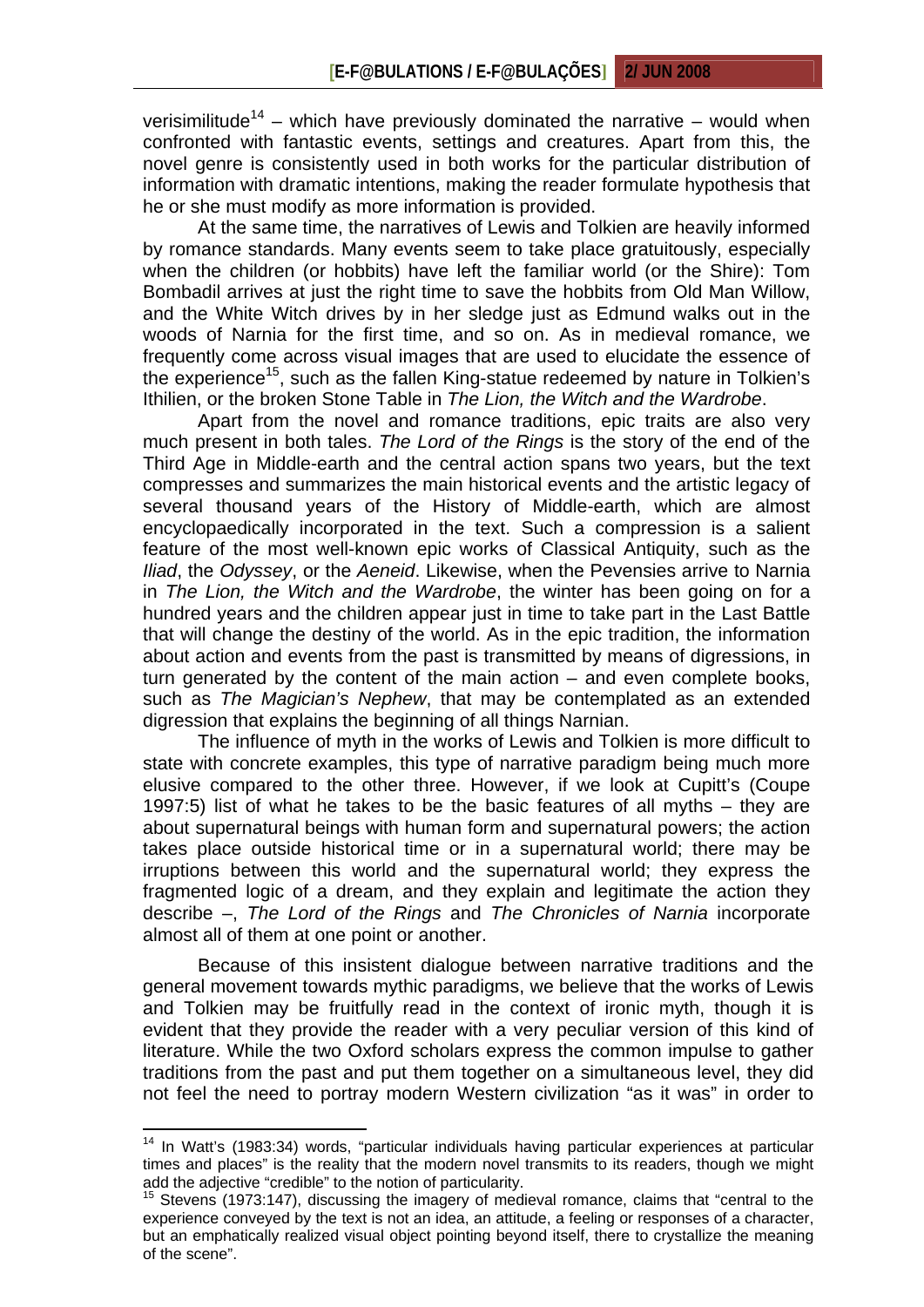make people see its dangers, perhaps because it was already there, day and night, speaking for itself. The time had come to propose a radically different vision, and this was partly conceived of as a common venture.<sup>16</sup> Their alternative was a self-referential, invented world with a proper mythology, in which the different traditions were able to co-exist simultaneously and the past could interact with the present with a certain amount of fluency, in order to renew our perception of our own world. This decision is crucial to any understanding of the particularity of their vision within the contemporary literary context. In the works of Lewis and Tolkien, the Western narrative traditions interact in a previously unknown setting<sup>17</sup> that, because of the particular cohesion required by such a chronotope, exhibits a clear contextualization of references to the previous traditions, and does not need to resort to irony or parody – two literary devices that Bakhtin (1989:451) considers indispensable in order to liberate the "dead" genres of the past – to portray the interaction of different genres. For this reason, the simultaneous presence of the heroic and the unheroic, the old epic and the modern novel, is not disruptive, as in the works of Joyce, Pound and Eliot, but smoothly integrated in the narrative dialogue.

One consequence of this fluency is that the reader hardly perceives the complexity of the web of interrelated traditions that is hidden beneath the adventure stories that take place on the surface, and the tales become much more accessible to the average reader than the modernist literature we have referred to above. This invisibility, generated by narrative functionality, and the ensuing lack of irony, may explain why *The Lord of the Rings* and *The Chronicles of Narnia* have not been previously studied in the context of ironic myth.

The reasons why Lewis and Tolkien gave such a peculiar twist to this kind of literature are various. To begin with, they disliked most modernist literature, partly because it tended to accept the negative aspects of modernity and contributed to, instead of palliating, the general confusion and hopelessness in an age seriously threatened by various forms of totalitarianism. This lax response to adversity implied a certain dose of defeatism, an attitude that the two Oxford scholars detested (partly as a result of their Christian faith) and strove to counter with a message of hope in their own literature. Another trait of high modernism that both writers wished to avoid was the elitist reference to the works of previous traditions and the formal experimentation that sometimes made the modernists' prose and poetry inaccessible to the general reader. Tolkien put forth the problem in the following terms:

We may indeed be older now, in so far as we are heirs in enjoyment or in practice of many generations of ancestors in the arts. In this inheritance of wealth there may be a danger of boredom or of anxiety to be original, and that may lead to a distaste for fine drawing , delicate pattern, and "pretty" colours, or else to mere manipulation and over-elaboration of old material, clever and heartless. But the true road of escape from such weariness is not to be found in the wilfully awkward, clumsy, or misshapen, not in making all things dark

<sup>&</sup>lt;sup>16</sup> While the narratives of Lewis and Tolkien were completely personal project, they had read and commented on each other's texts for many years prior to the publication of the works, during the gatherings of the so-called Inklings, an unofficial group of intellectuals at Oxford of which Lewis and Tolkien were members. For more thorough studies on the influence of this group on Lewis and Tolkien, see Carpenter (1977), and Duriez (2003).

 $17$  In spite of the invented space, history and mythology, Narnia and Middle-earth are, of course, not completely foreign to the modern reader, being based on narrative, mythological and cultural paradigms of different epochs in the history of our own world.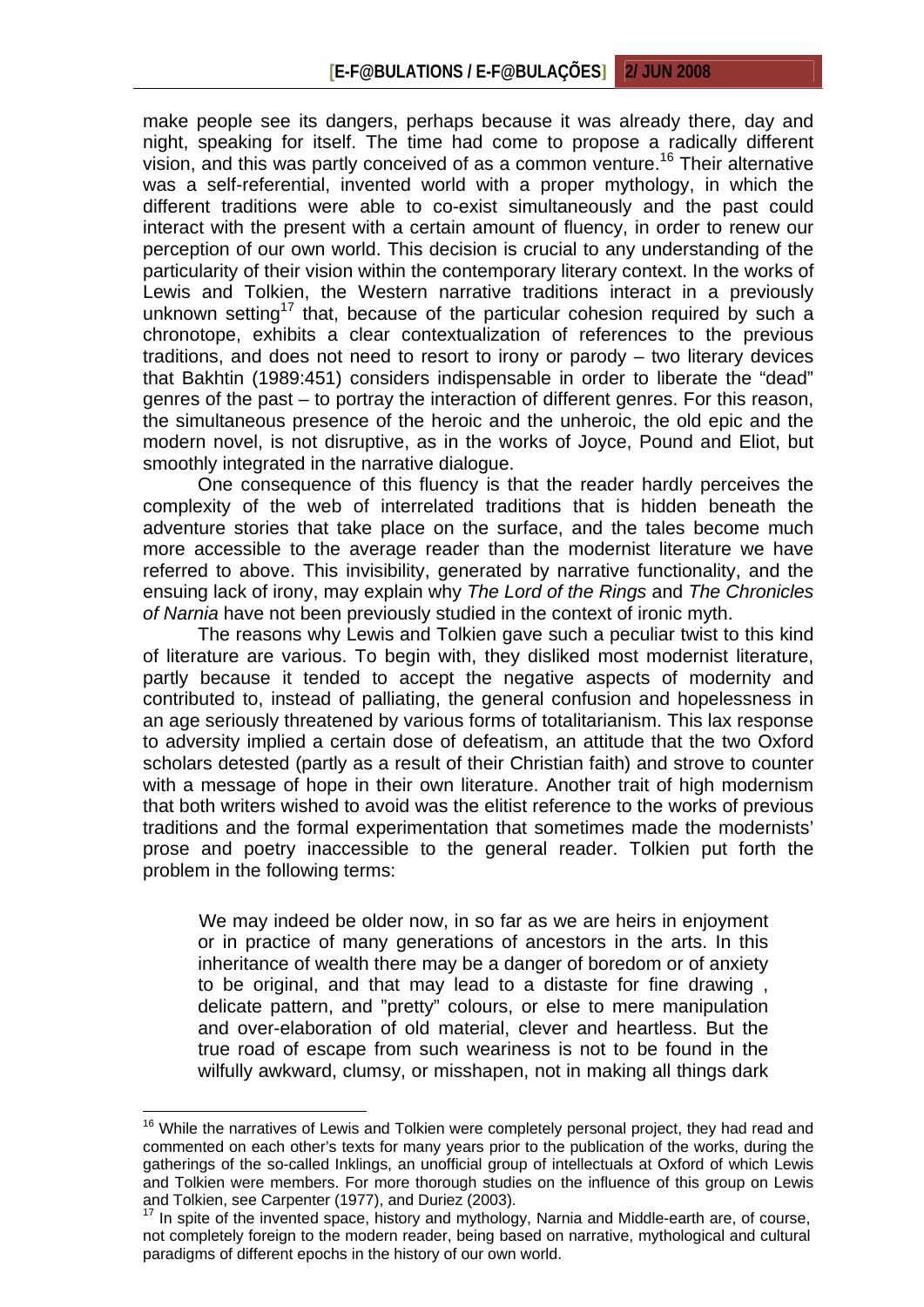or unremittingly violent; nor in the mixing of colours on through subtlety to drabness, and the fantastical complication of shapes to the point of silliness and on towards delirium. Before we reach such states we need recovery. We should look at green again, and be startled anew (but not blinded) by blue and yellow and red [...] This recovery fairy-stories help us to make. [...] (Tolkien 1966**:**76-77)

Tolkien seems to say that some modern literature is unable to recover a fresh perception of reality due to its excessive formal experimentation and the attention to the negative details of modernity. He speaks of the need to avoid this apathetic attitude toward tradition and modernity, stating that fairy-stories, as he understands the term, may help us renew our perception of the world and see new possibilities.

In the fiction of Lewis and Tolkien, recovery of a fresh vision leads not only to a new appreciation for the simple objects of the natural world, but also to the possibility of a new contact and relationship with the old, Christian message. However, while the two writers shared the Christian's belief in the immortality of the soul, they were at the same time profoundly attracted to Norse mythology and literature. And here the similarities end, because the question of how they integrate both elements – Christian and pagan – in their works articulates one of the fundamental differences between the two authors.<sup>18</sup>

### **Paganism and Christianity in 'The Lord of the Rings' and 'The Chronicles of Narnia'**

When Tolkien looked for a way of combining literary traditions of the past, he wished to avoid the fatidic combination of "over-elaboration of old material" and defeatism. In order to add poignancy to the question of how to approach our mortality (i.e., how to face adversity), Tolkien portrays in *The Lord of the Rings* a stance which is sometimes deliberately crude and tinged by an element of despair that runs counter to the purely Christian culture of hope but coincides with the Norse attitude, which centres on stubborn resistance to the forces of destruction by means of manifestations of unbreakable courage in spite of the certainty of defeat. At the same time, he blends the Northern courage with Christian humility and a vague sense of hope, and this *mélange* gives rise to a great deal of inner tension in many of the characters.

This is particularly clear in (though by no means limited to) the character of Gandalf, who often acts like a heroic tutor for the members of the Fellowship and the other representatives of the Free Peoples.<sup>19</sup> Gandalf can thus be seen as the most authoritative moral model in the work, and it is interesting to notice that he integrates the pagan and the Christian stances in a both peculiar and subtle way. An example of this combination is when the wizard mysteriously asserts that Boromir "escaped" before he died: "Galadriel told me that he was in peril. But he escaped in the end. I am glad. It was not in vain that the hobbits came with us, if only for Boromir's sake". (LotR, 517)

 $18$  This is, of course, not the only difference, but we believe that it is one of the most important, giving rise to divergent stylistic treatments of the themes and the narrative universes – simple, forceful and direct in the case of Lewis; complex, vacillating and sometimes paradoxical, in the case of Tolkien.

 $19$  According to Tolkien, the function of the wizards, "maintained by Gandalf, and perverted by Saruman, was to encourage and bring out the native powers of the Enemies of Sauron" (Letters, 180), which well fits the discreet role Gandalf plays when it comes to decision-making.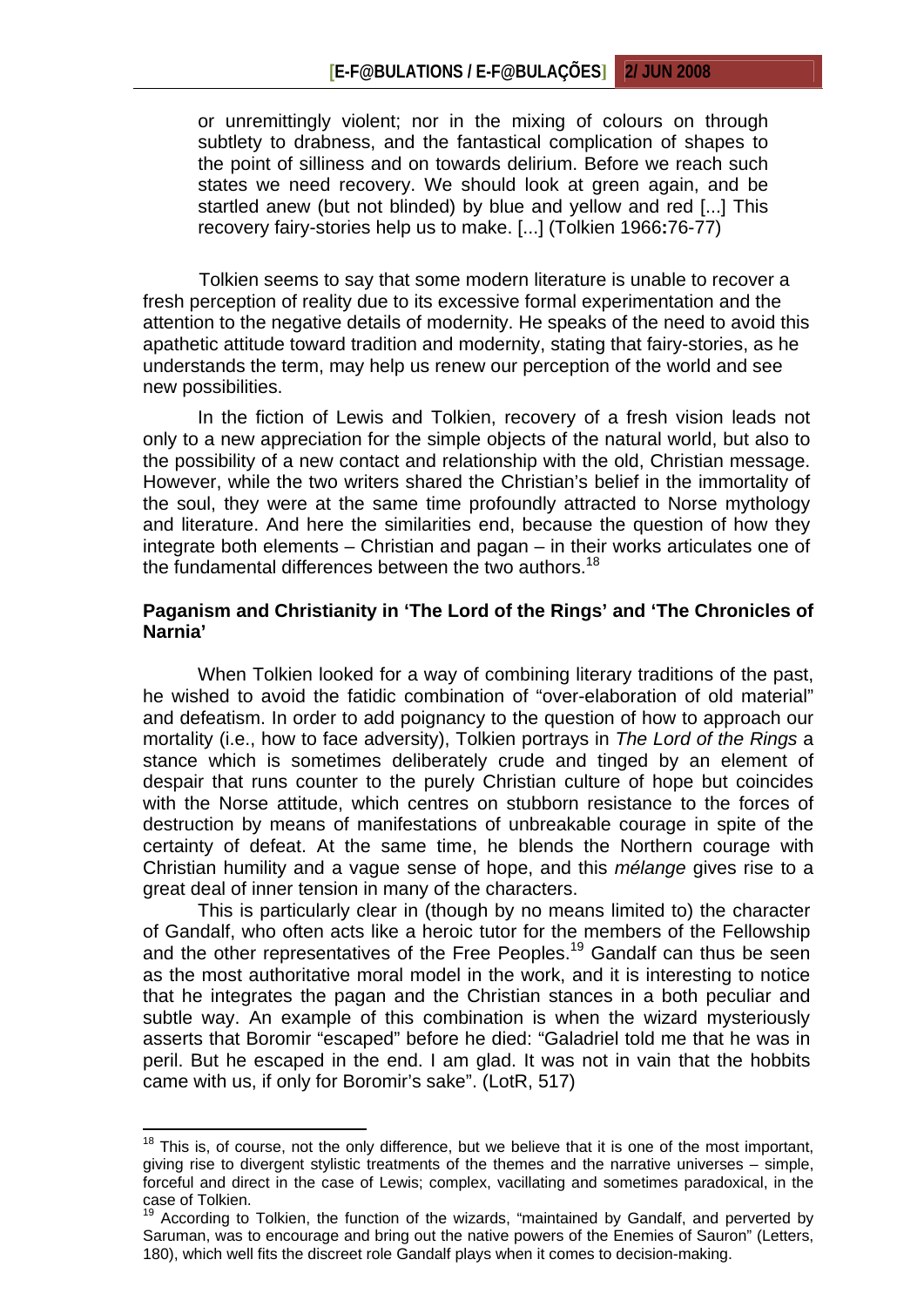Escape from what? And what did the hobbits have to do with it? The only possible interpretation is that the answer is related to the same motivations that made Aragorn forgive Boromir after his treason: a *mélange* of Christian and pagan heroic ethics. Boromir's soul was saved due to his repentance, and the hobbits provided him with a just cause that helped him achieve heroic redemption in battle.

In the last debate of the eponymous chapter, the wizard's speech is marked by parables and sayings expressed with an almost evangelical diction, that exemplify his moral counsel regarding duty – "[...] it is not our part to master all the tides of the world, but to do what is in us for the succour of those years wherein we are set, uprooting the evil in the fields that we know, so that those who live after may have clean earth to till" (LotR, 913) – with a strong emphasis on the need to make altruistic sacrifices:

'[...] it may well prove that we ourselves shall perish utterly in a black battle far from the living lands; so that even if Barad-dûr be thrown down, we shall not live to see a new age. But this, I deem, is our duty. And better so than to perish nonetheless – as we surely shall, if we sit here – and know as we die that no new age shall be.' (LotR, 914)

 Though the altruistic motivation be Christian, Gandalf obviously appeals to the qualities of "Northern courage", offering no salvation but just the grim satisfaction of knowing, in the moment when they "perish utterly" – that is, with no further hope of salvation – that they have done their duty.

This paradoxical *mélange* – the need for a pagan courage in the face of impending disaster and death, without any hope for posthumous rewards other than one's lasting reputation, and the Christian humility based on virtues such as hope, mercy, forgiveness, and generosity – marks Gandalf's message, and is a clear inheritance from the Old English epic *Beowulf*. 20

Lewis, for his part, also combines pagan and Christian matter in his fiction, but he resorts to an allegorical treatment which is absent in Tolkien's narrative, directing the reader's attention unequivocally towards a Christian interpretation in which hope triumphs unquestionably. In Colbert's (2005:13-14) opinion,

The fairy tale animals and witches of Narnia are more than calculated ploys to make the Bible more appealing. Lewis believed fairy tales and religion were naturally connected. He saw myths and legends as a step in humankind's development of belief. To him, they were part of a logical path to Christianity.

Accordingly, in Lewis's work, the pagan elements become a matter of costume, skin-deep only, in which the Christian dogma is sometimes dressed in pagan clothing, and this leaves the characters with far less inner tension between faith and despair.

<sup>&</sup>lt;sup>20</sup> In the essay 'Beowulf: The Monsters and the Critics', Tolkien stresses the fact that the Old English epic poem was composed in an age when pagan beliefs and Christianity were fruitfully blended. Tolkien, writing in the opposite end of the period of Christian influence, when the religious doctrine, overtaken by a new kind of paganism (albeit worshipping different gods – of consumerism and politic extremism of different kinds), was losing force, perhaps wished to use the same formula to redirect attention to the Christian message in this transitional moment of cultural confusion and despair. See Tolkien (1997).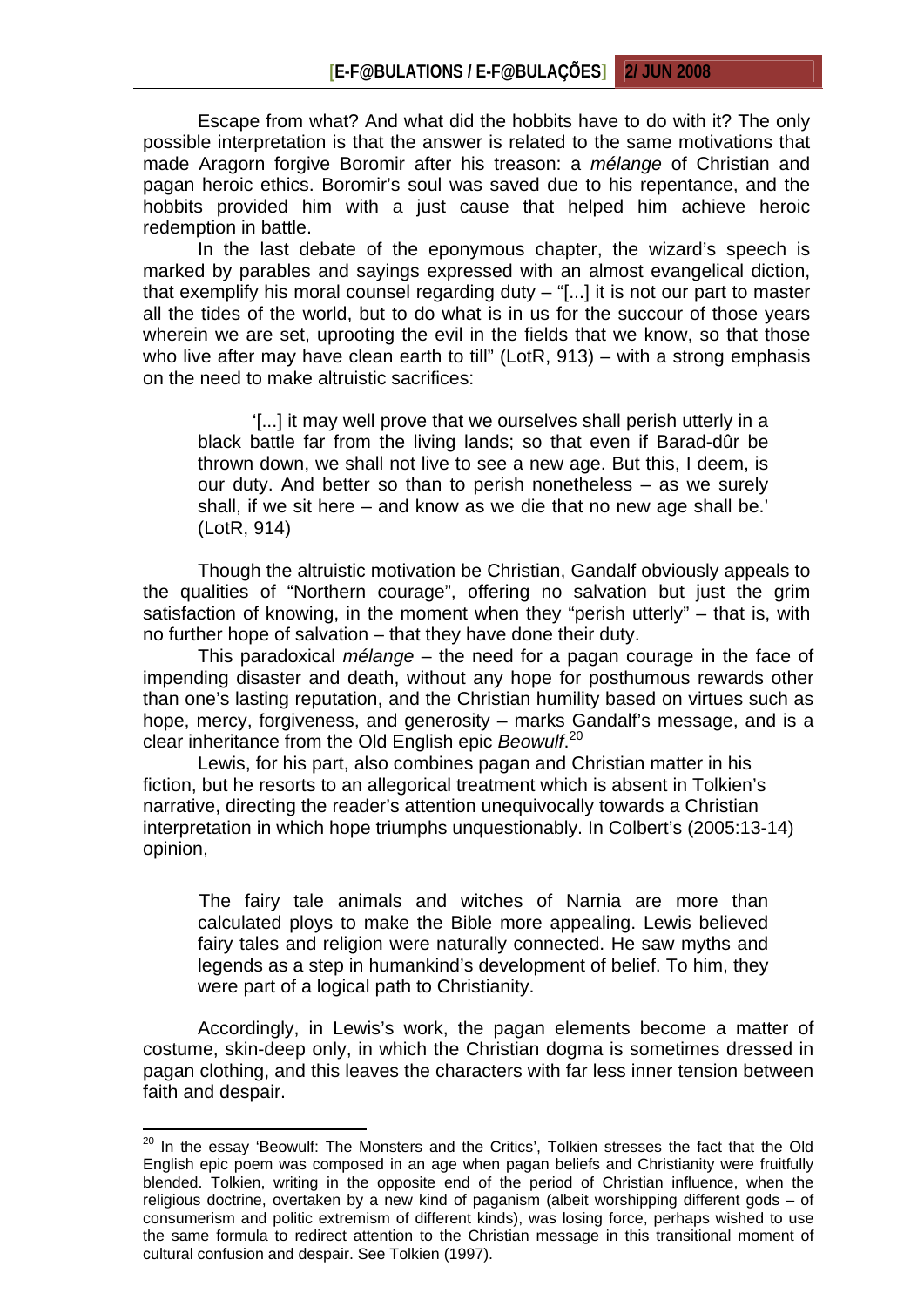The character of the *Chronicles* that best articulates Lewis's stance is probably Aslan, the great Lion. Like Gandalf, Aslan acts like a moral authority that inspires courage in the people of Narnia that have been subdued by the Witch. However, in spite of the pagan symbolism of the rejuvenating spring that arrives together with the lion, and Aslan's allies, taken from the mythologies of Classical Antiquity (such as the dryads, naiads, centaurs and fauns), Aslan may be more readily interpreted as a Christ-figure than Gandalf. Indeed, he is meant to be. While Gandalf is greeted by Grima at Meduseld with the name *Lathspell*, or Ill-news, Aslan means lion – commonly known as the "King of the jungle", a clear wink at Christ as King without a crown – and there are several references to the good news – Old English *Godspell*, modern *gospel* – that the name inspires in his followers. When the Beaver first mentions the name Aslan to the children in *The Lion, the Witch and the Wardrobe*, they feel "quite different" all of a sudden – Edmund, who has already betrayed them, is significantly gripped by fear, but the others feel brave, happy and expectant. (*Chronicles*, 141) The second time they hear the name, the reaction is of unabashed joy and excitement: "'Oh yes! Tell us about Aslan!' said several voices, for once again that strange feeling – like the first signs of spring, like good news – had come over them." (*Chronicles*, 146)

One of the most crucial episodes within the whole series is Aslan's decision to sacrifice his own life in order to save Edmund's. This episode crystallizes the underlying moral that governs the very creation – past, present and future – of Narnia, as referred to in the title of the chapter – 'Deeper Magic from before the Dawn of Time':

"It means," said Aslan, "that though the Witch knew the Deep Magic, there is a magic deeper still which she did not know. Her knowledge goes back only to the dawn of time. But if she could have looked a little further back, into the stillness and the darkness before Time dawned, she would have read there a different incantation, she would have known that when a willing victim who had committed no treachery was killed in a traitor's stead, the Table would crack and Death itself would start working backwards. […]" (*Chronicles*, 185)

In other words, Aslan's resurrection is the will of the Creator that can be imposed on the laws that govern our earthly existence (which, as opposed to the Creator, is confined to a particular space and time). Here, Aslan comes to embody something that lies very close to the essence of the tales, namely the celebration of the holiness of Creation, with all of its desired correspondences to our own world and the Christian religion.

These correspondences are also possible to trace in Tolkien's work, but in the *Chronicles* they become, quite ostensibly, an allegory of the New Testament. Aslan gives his life for another, and walks alone (even when accompanied by Lucy and Susan he underscores his loneliness) his private Golgotha towards the Stone Table where he is publicly tortured, humiliated and killed. The next day, Lucy and Susan, two innocent female figures, discover that the stone which formerly kept the lion bound to the realm of the dead is broken, having yielded to divine forces, much like the rock that was removed from the tomb of Christ.

When Aslan comes back to life again he is supremely confident about the forthcoming success of the war on the Witch, and the two girls' previous despair is immediately turned into unreserved happiness and delight. In other words, since there is no question that the opposing forces will be defeated and peace restored to Narnia, the characters are left without any tension between hope and despair. This is largely due to the fact that in Lewis's story, the deeper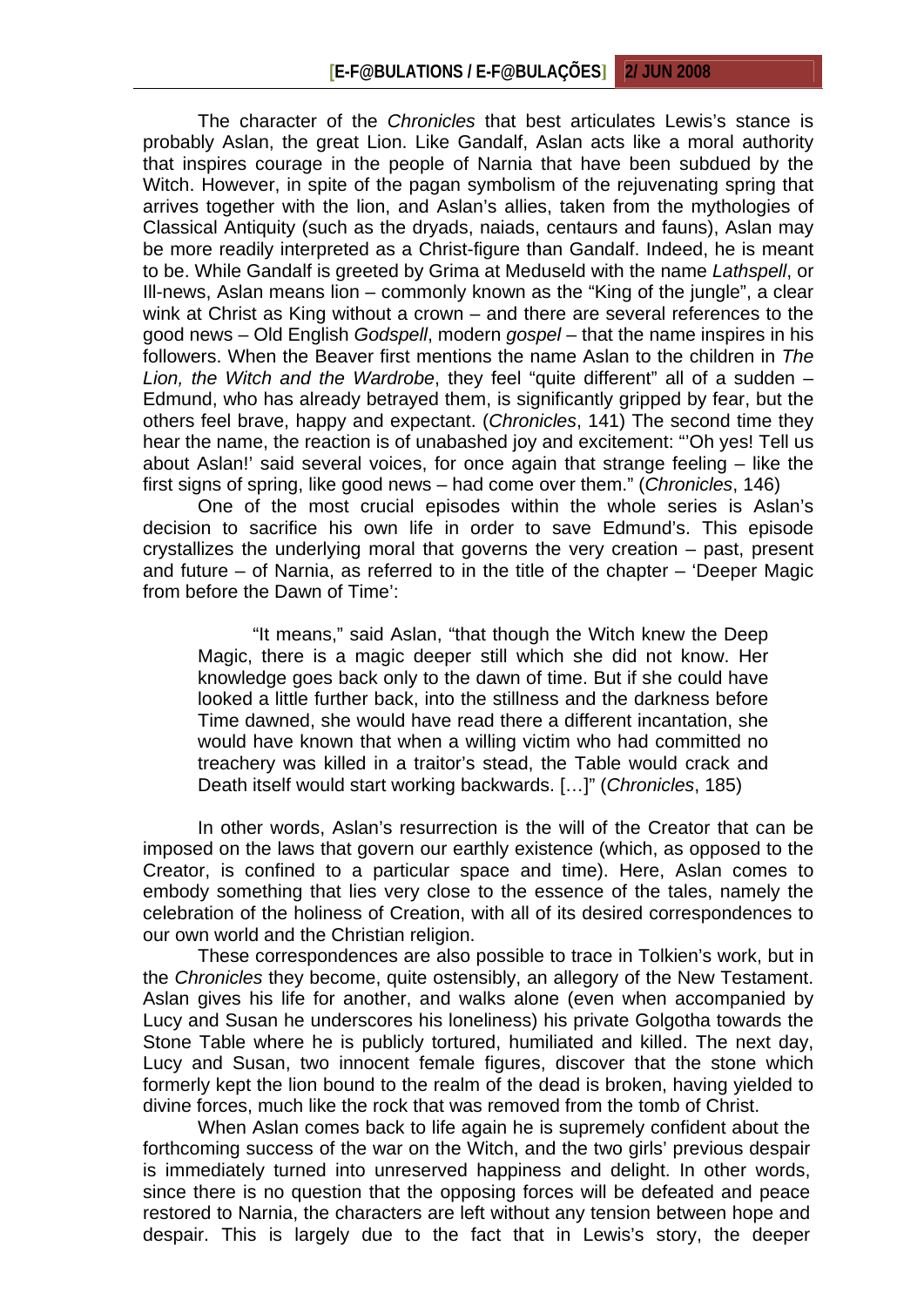implications of the pagan mindset are left out. The pagan creatures, and even the natural world, are an inherent part of the magic of the Emperor-Beyond-the-Sea (the equivalence of the Christian God), and bend willingly to His will through the figure of Aslan.

 On the surface level, something similar to Aslan's death, return and triumph takes place in Tolkien's tale, when Gandalf, after his fight with the Balrog in Moria, dies and is sent back by the Valar to organize the war on Sauron. Here, too, Christian and pagan elements mingle, but the pagan influence is more profound and lingers even after Gandalf's return, offering a good deal of uncertainty as to the final outcome which permeates the narrative on many levels. At Meduseld, for instance, when Gandalf rouses Théoden from his defeatist slumber, Christian virtues such as forgiveness are imposed on the more savage warrior ethics, that would have had Gríma, the King's deceitful counsellor, executed for his treason – instead, Gríma is offered a place in the cavalry next to the King. However, it is worth to notice that the whole point of rousing Théoden is that he should engage his troops in the epic War of the Ring – indeed, the reason why the King agrees to do so is that Gandalf ignites his desire to achieve lasting glory by means of impressive feats on the battlefield, not because he longs for any posthumous celestial award.

Gandalf himself also shows the double influence of pagan warrior ethics and Christian hope. This can be seen in the final battle at the Black Gate, in which all hope is apparently lost as the lieutenant of Sauron shows them Frodo's clothes. Gandalf grimly accepts that they shall all "perish utterly", but even so, he is unwilling to give up. As the battle rages at the Black Gate, Gandalf appears like a wrathful god of the old epics, coolly supervising the destruction of lives.

At the same time, the vision of the war-hungry gods of the classical epics and Norse mythology is suggestively combined with an image closely resembling the Archangel Michael, messenger of the divine judgment (the scene at Khazaddûm also shows Gandalf like this), subtly underscored by his announcement that the hour of doom has come (the word "doom" significantly, and perhaps deliberately, leaves room for two interpretations – one referring to the Final Judgment of Christian dogma, the other to a moment in which a more general destiny is decided).

While *The Lord of the Rings* retains this ambiguity all through the tale, in the end of *The Chronicles* the protagonists die and come to the kingdom of heaven, guided there by Aslan:

"[…] The term is over: the holidays have begun. The dream is ended: this is the morning."

And as He spoke, He no longer looked to them like a lion […] All their life in this world and all the adventures in Narnia had only been the cover and the title page: now at last they were beginning Chapter One of the Great Story which no one on earth has read: which goes on forever: in which every chapter is better than the one before." (*Chronicles*, 767)

At this point, the semi-pagan disguise finally falls off and the narrator acknowledges almost explicitly, writing "He" with an intial capital letter, that the story is an allegory of the Christian message.

At the end of *The Lord of the Rings*, Frodo, Gandalf and the elves also leave the earthly realm of Middle-earth to go to Valinor. However, Tolkien offers no complete or permanent hope for the rest of the inhabitants of the world, but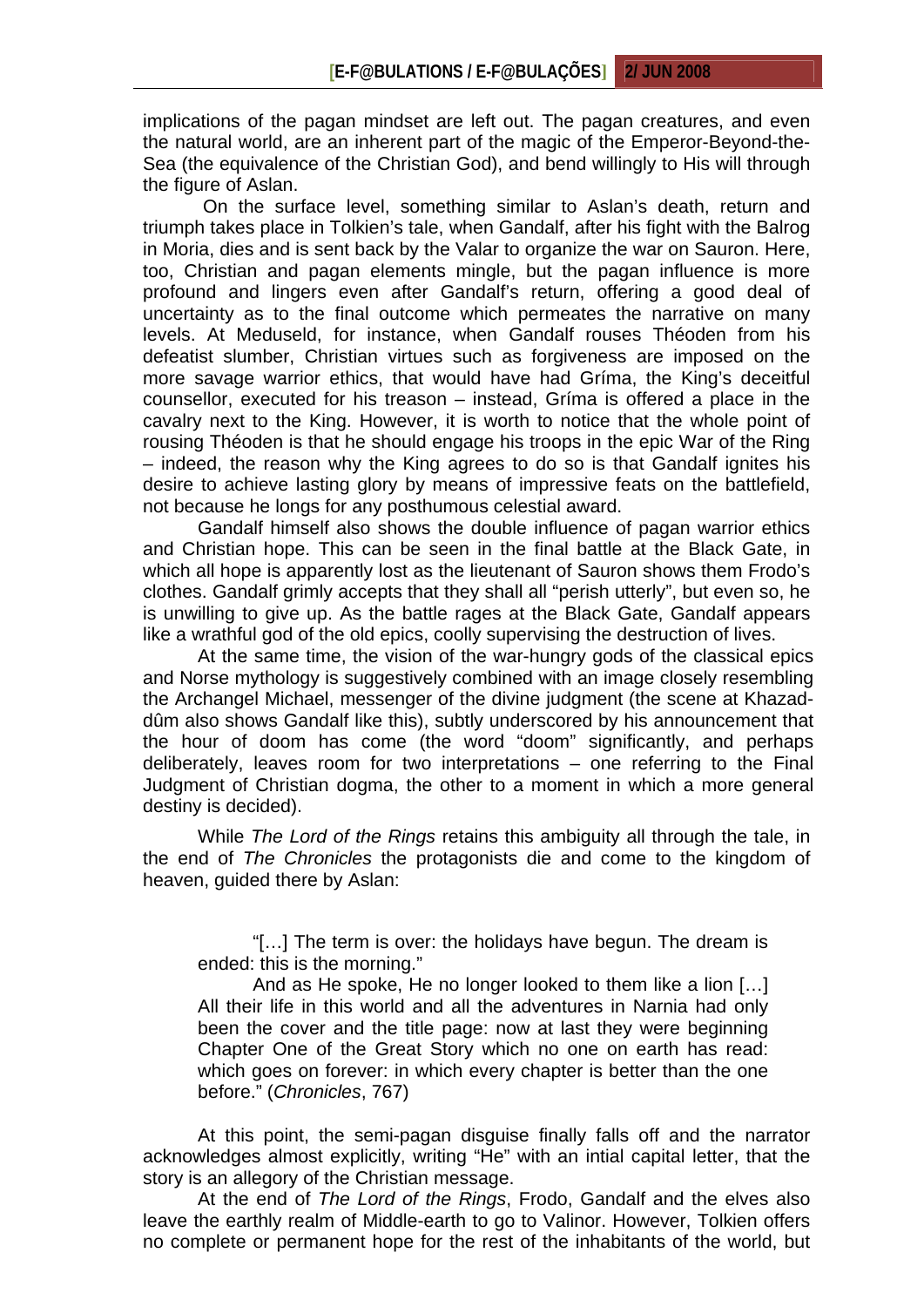rather a melancholy, bitter-sweet and decidedly earth-bound sort of sadness at our transitory existente and the effects of time, that will sooner or later wipe away the traces left by elves, dwarves and men alike. This is expressed most poignantly in the Appendix A (v), which must be considered an internal part of the narrative, that tells of Aragorn's death and Arwen's subsequent loneliness as she must "abide the Doom of Men" (*LotR*, 1100).

The main difference between the integration of Christian and pagan elements in the fiction of Lewis and Tolkien can perhaps best be explained with reference to the concepts of *applicability*, which, as Tolkien wrote in the Foreword to the second edition of *The Lord of the Rings* (*LotR*, 11), is based on the reader's freedom to choose, and *allegory*, marked by the author's desire to guide the reader towards a given interpretation, which would be the case of Lewis.

This difference may in turn be motivated by the personal circumstances of the authors. Tolkien was raised a Catholic and remained one for his whole life, but at the same time, he was prone to suffer from depressions and was not seldom overwhelmed by hopelessness, as shown by his diary (Carpenter 2000:243). As a Christian specialist in Norse mythology and Old English literature, his ideological allegiance may have been divided $2<sup>1</sup>$ , and even if he had been a Christian believer without any inner tension, he was very much conscious that he could not propose a new evangelium completely in the "old style" if he wished modern readers to relate to it. He felt that he must avoid all explicit reference to Christian dogma and propose a different myth, deeply rooted in the traditions of Northern Europe, in which triumph could never be taken for granted, as the events of Tolkien's own lifetime had repeatedly shown. In part, such a sombre outlook have led most critics to abandon the premature view that Tolkien's best-known work belongs to the realm of children's literature, or to an escapist kind of literature without any connections to the twentieth-century context in which it was written.

Lewis, on the other hand, offers a narrative of everlasting hope and bliss, which perhaps reflects the joy he felt after his own conversion from youthful atheism to mature Christianity – a conversion in which, ironically, Tolkien played an important part. In his vision, as in Tolkien's, faith is the key to everything else, but as opposed to what happens in *The Lord of the Rings*, it comes relatively easy, and once it has arrived, there is no return to hopelessness and joy will inevitably be the final result. The chapter 'The Lion Roars' in *Prince Caspian*, in which the Pevensies find Aslan again because of their faith in Lucy's intuition, shows this particularly clearly. Only Lucy can see Aslan at first, and the others are naturally reluctant to believe her. However, they end up following the invisible lion, guided by Lucy, though they cannot see him and would have preferred to sleep. The idea that mankind tends towards the highest good –which is central to Boethius's classical *The Consolation of Philosophy*, a book that C.S. Lewis admired and acknowledged as one of his main sources of inspiration – also governs the Christian narrative of the *Chronicles* in such a way as to make it impossible for the reader to doubt that the Pevensies could do anything but to follow Aslan sooner or later. In part, the simplicity of such a response, and the stylistic consequences that come with it, have led most critics to consider that Lewis's fiction is literature for children.

 $21$  In Burns's (2005:178) view, Tolkien "is a pessismist and optimist both. There is no in between. He is a Christian believer whose answer lies in a 'beyond' (a beyond that may as well be thought of as westward over the Sea). At the same time – on this plane – Tolkien is very much a Norseman and adheres to a Norseman's creed. His message, then, is a double one. It speaks of doom and inevitable battle and it speaks of eternal peace."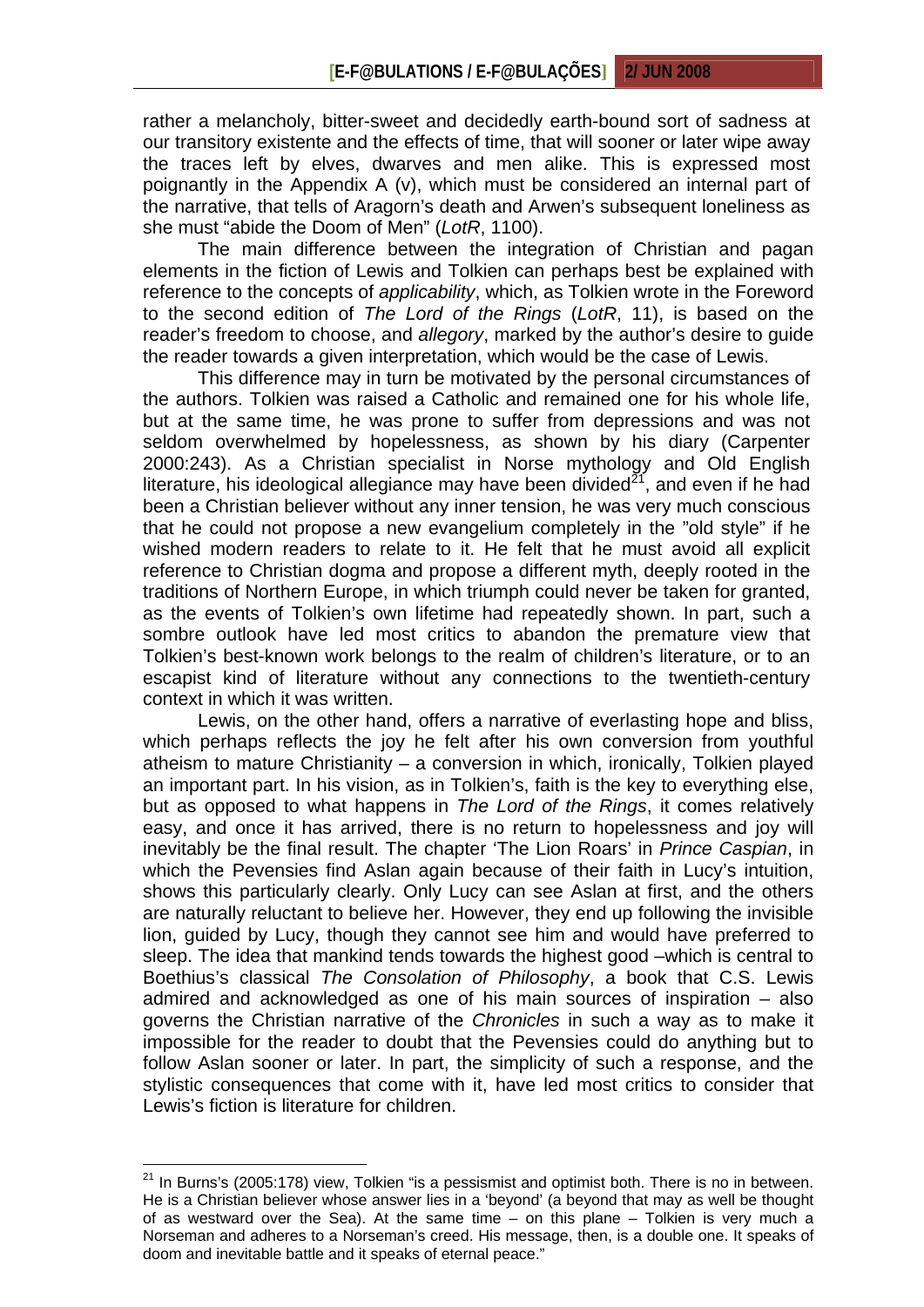Be that as it may, while both tales can be interpreted as narratives of return and triumph, as Cantor claims<sup>22</sup>, and while they (to some extent) share the same space within the context of the Great War and its general literary outcome, the different ways in which the two writers combine Christian and pagan elements show that this space does not necessarily yield homogeneous responses, and we believe that any interpretation of Lewis's work may be enriched by a consciousness of this simultaneously symbiotic and adversary relationship.

## **Works Cited**

 $\overline{a}$ 

Auerbach, E., (1979). *Mímesis: la representación de la realidad en la literatura occidental* (first Spanish edition 1950. Translated to Spanish by I. Villanueva and E. Ímaz. Original title: *Dargestelle Wirklichkeit in der Abendländischen Literatur* 1944), Mexico: Fondo de Cultura Económica.

Bakhtin, M., (1989) *La Teoría y Estética de la Novela* (translated to Spanish by H. Kriúkova and V. Cazcarra), Madrid: Taurus.

Burns, M., (2005). *Perilous Realms: Celtic and Norse in Tolkien's Middle-earth*, Toronto, University of Toronto Press.

Cantor, N.F., (1993). *Inventing the Middle Ages: The Lives, Works, and Ideas of the Great Medievalists of the Twentieth Century* (first edition 1991), New York: William Morrow and Company.

Carpenter H., (1979). *The Inklings: C.S. Lewis, J.R.R. Tolkien, Charles Williams, and Their Friends*, Boston: Houghton Mifflin.

2000, *J.R.R. Tolkien: A Biography* (first edition 1977), Boston and New York: Houghton Mifflin.

Colbert, D., (2005). *The Magic Worlds of Narnia: a Treasury of Myths and Legends*, Harmondsworth: Penguin.

Coupe, L., (1997). *Myth*, London: Routledge.

De Paco, A., (2003). *Diccionario de Símbolos*, Barcelona: Editorial Optima.

Duriez, C., (2003). *Tolkien and C.S. Lewis: The Gift of Friendship*, Mahwah, NJ: Hidden Spring.

Eksteins, M., (1990). *Rites of Spring: The Great War and the Birth of the Modern*  Age (1<sup>st</sup> ed. 1989). New York: Anchor Books.

Frye, N., (1971). *Anatomy of Criticism: Four Essays* (first edition 1957), Princeton: Princeton University Press.

Kermode, F., (1968). *The Sense of an Ending* (first edition 1967), London: Oxford University Press.

Lewis, C.S., (2005). *The Chronicles of Narnia*, London: Harper Collins.

Lloyd, T., (1993). *Empire, Welfare State, Europe: English History 1906 – 1992*, Oxford: Oxford University Press.

Reeves, J., (1968). *Introduction to Georgian Poetry* (first edition 1962), Harmondsworth: Penguin.

Ricoeur, P., (1987). *Tiempo y Narración II*, (translated to Spanish by A. Neira. Original title: *Temps et Récit* 1983), Madrid: Ediciones Cristiandad.

 $22$  In Cantor's (1993:212-213) view, Tolkien and C.S. Lewis showed "a more positive response [...] than the postimperial stoicism, cultural despair, and resigned Christian pessimism that were the common response of their British contemporaries [...] Out of the medieval Norse, Celtic, and Grail legends they conjured fantasies of revenge and recovery, an ethos of return and triumph." See also Veldman (1994).